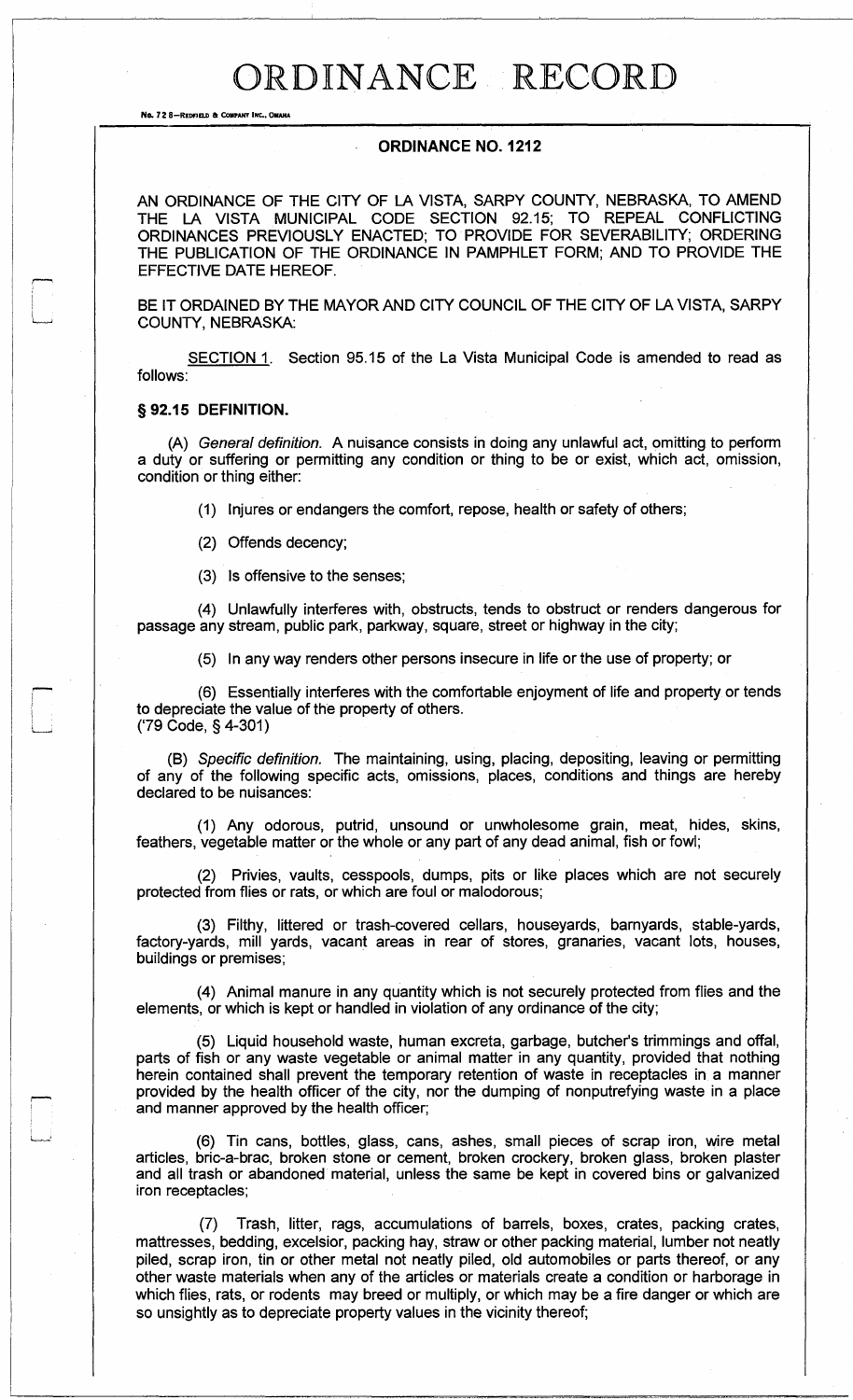No. 72 8-REDFIELD & COMPANY

Ordinance No. 1212

(8) Any unsafe or unsightly building, billboard or other structure, any old, abandoned or partially destroyed building or structure or any building or structure commenced and left unfinished, which buildings, billboards or other structures are either a fire hazard, a menace to the public health or safety or are so unsightly as to depreciate the value of property in the vicinity thereof;

(9) All places used or maintained as junk yards, dumping grounds or for the wrecking and dissembling of automobiles, trucks, tractors or machinery of any kind, or for the storing or leaving of worn-out, wrecked or abandoned automobiles, trucks, tractors or machinery of any kind, or of any of the parts thereof, or for the storing or leaving of any machinery or equipment used by contractors or builders or by other persons, which places are kept or maintained so as to essentially interfere with the comfortable enjoyment of life or property by others, or which are so unsightly as to tend to depreciate property values in the vicinity thereof.

(10) Stagnant water permitted or maintained on any lot or piece of ground. Stagnant water is defined as water which stands upon premises in such a manner, and over such a period of time, that it is likely to become a breeding place for mosquitoes;

(11) Stockyards, granaries, mills, pig pens, cattle pens, chicken pens or any other place, building or enclosure in which animals or fowls of any kind are confined or on which are stored tankage or any other animal or vegetable matter, or on which any animal or vegetable matter including grain is being processed, when the places in which the animals are confined, or the premises on which the vegetable or animal matter is located are maintained and kept in such a manner that foul and noxious odors are permitted to emanate therefrom to the annoyance of inhabitants of the city or are maintained and kept in such a manner as to be injurious to the public health; or

(12) All other things specifically designated as nuisances elsewhere in this code or applicable state law.

(13) Storage, accumulation, keeping, placing or allowing to remain of trash, garbage, scrap and wrecked, worn-out, broken or inoperative or partially destroyed or disassembled personal or real property of any kind, including any motor vehicles, tractors, trailers, machinery and equipment.

(14) Any lots or pieces of ground within the city or within two miles of the corporate limits of the city that have (or have on adjoining streets or alleys) any weeds or plant growth in excess of 12 inches. Weeds shall be defined as all grasses, annual plants and vegetation other than trees or shrubs provided, however, this term shall not include cultivated flowers and gardens, including but not limited to native plantings used for aesthetic and/or wildlife promotion, to attract and aid wildlife, to improve storm water quality in city approved storm water management facilities, or cultivated expressly for the purpose of weed or erosion control. It shall be the duty of any person owning, leasing, occupying, or controlling any lot or pieces of ground in the jurisdiction to prevent the growth of noxious weeds such as cockleburs, thistles, ragweed, burdock, and wild lettuce thereon.

SECTION 2. Repeal of Conflicting Ordinances. All ordinances and parts of ordinances as previously enacted that are in conflict with this Ordinance or any part hereof are hereby repealed.

SECTION 3. Severability. If any section, subsection, sentence, clause or phrase of this Ordinance is, for any reason, held to be unconstitutional or invalid, such unconstitutionality or invalidity shall not affect the validity or constitutionality of the remaining portions of this Ordinance. The Mayor and City Council of the City of La Vista hereby declare that it would have passed this Ordinance and each section, subsection, sentence, clause or phrase thereof, irrespective of the fact that any one or more sections, subsections, sentences, clauses or phrases be declared unconstitutional or invalid.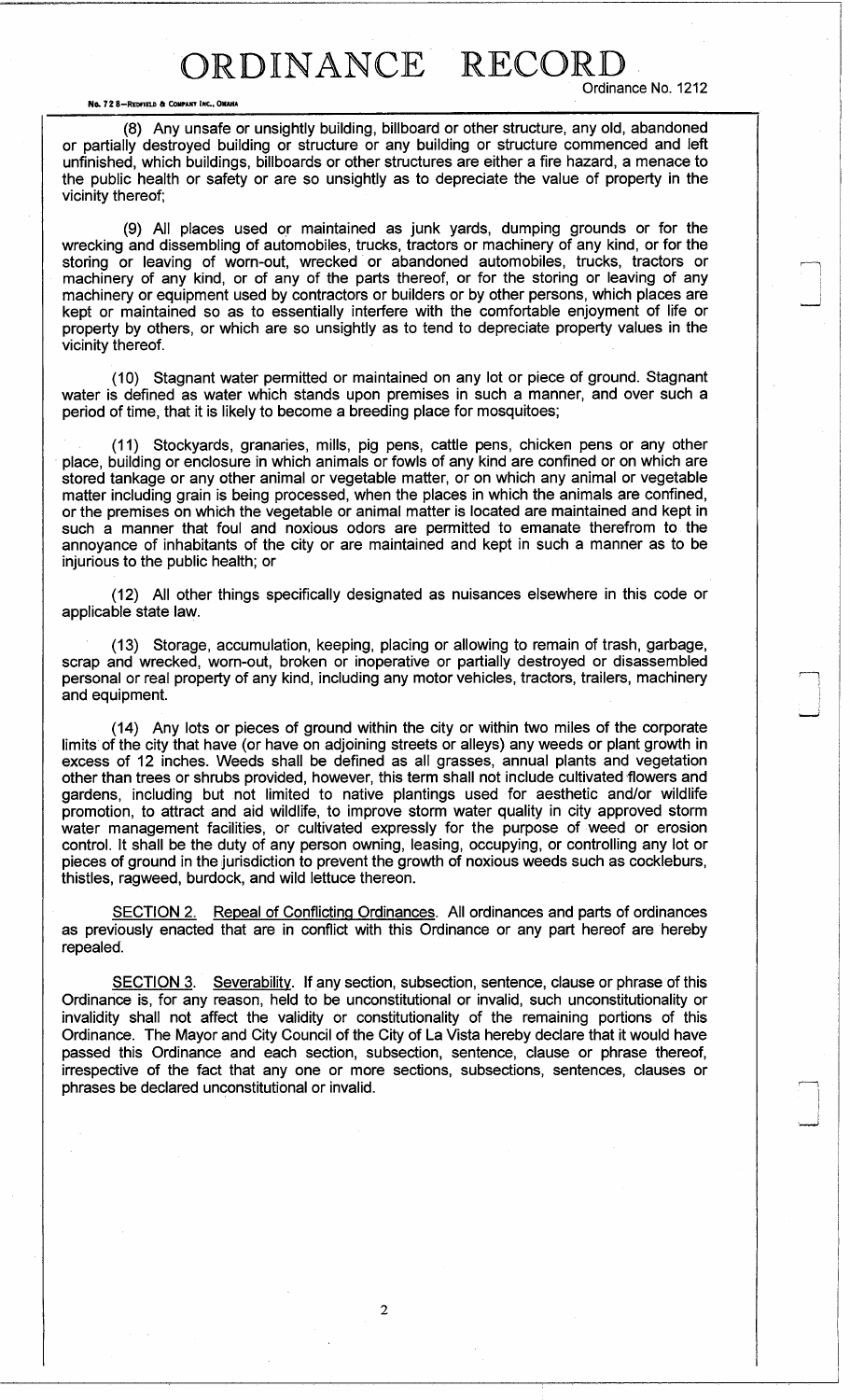## ORDINANCE RECORD

Ng. 72 8—Redfield & Company Inc., Omaha Or di nan cement and celebration of the company of the company of the company of the company of the company of the company of the company of the company of the company of the company

SECTION 4. Effective Date. This Ordinance shall be in full force and effect from and after passage, approval and publication in pamphlet form as provided by law.

3

PASSED AND APPROVED THIS 4TH DAY OF FEBRUARY 2014.

CITY OF LA VISTA

Douglas Kindig, Mayor

ATTEST:

W ame

Pamela A. Buethe, CMC City Clerk

K:\APPS\City Hall\ORDINANCES\1212 Amend City Code 92.15 Definition Nuisances.Doc